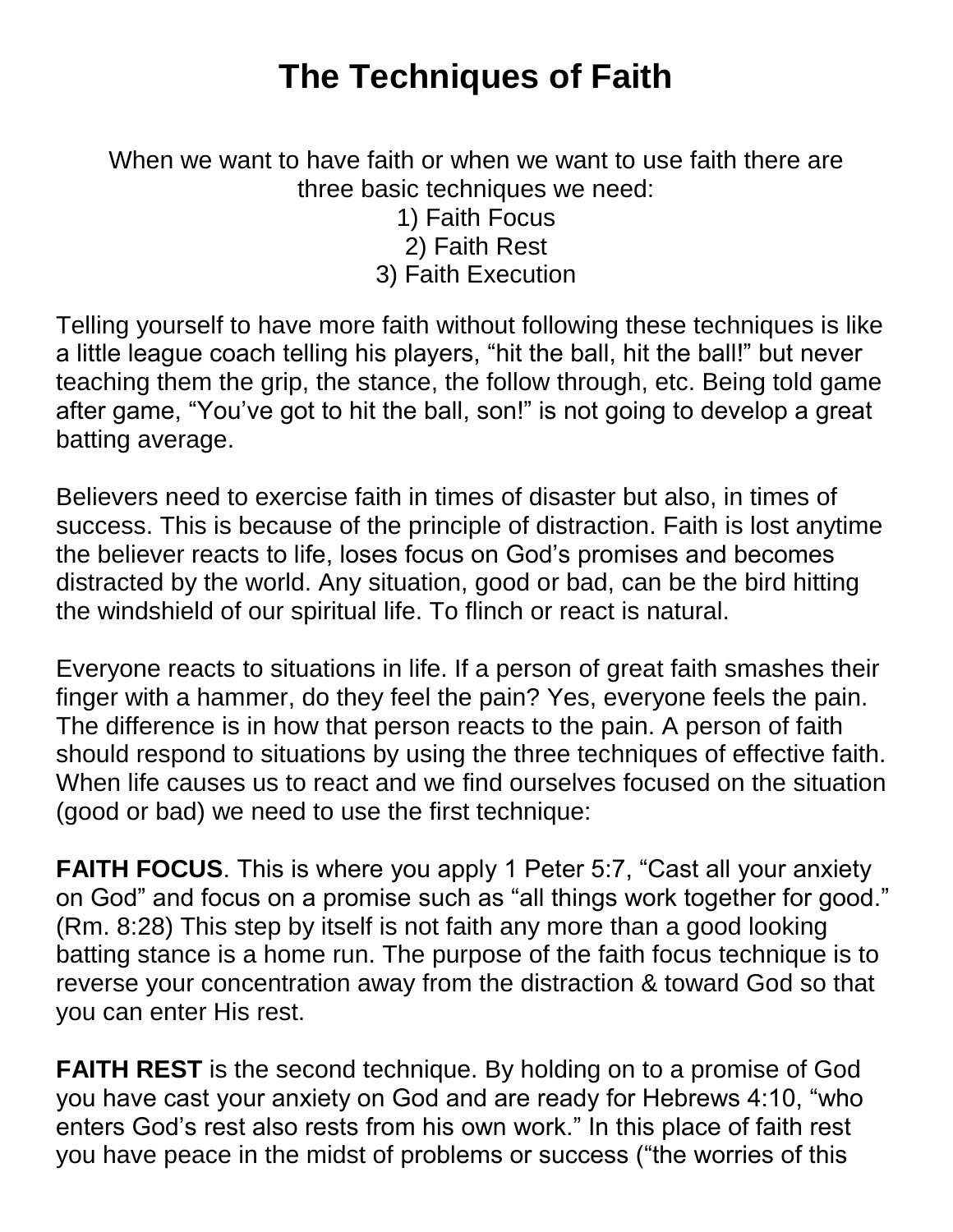Life" or "the deceitfulness of wealth" Mt. 13:23). Here you rest from your "own work" (schemes, plans, etc.) and wait to hear God. If you remain frantic & distracted you cannot hear God.

David writes in Psalm143 after having applied FAITH FOCUS in 143:5 ("I meditate on all your works") and FAITH REST in 143:6 ("I spread out my hands to you. . . . . Selah. . . Answer me quickly, O Lord"), he says, "Let the morning bring me word of your unfailing love, for I have put my trust in you. Show me the way I should go.." (143:8)

**FAITH EXECUTION** is what you do after God reveals his plan for you. You handle the situation God's way. You heard his word while in the place of rest, now you are ready to emerge to fight the giant, flee to the mountains, build the ark, wait for the promise, or endure patiently in hope. You will have the strength to do whatever God wills because you are living in faith.

## **Promises:**

- **James 1:5** "If any of you lacks wisdom, you should ask God, who gives generously to all without finding fault, and it will be given to you."
- James 4:7 "Submit yourselves, then, to God. Resist the devil, and he will flee from you."
- **1 John 1:9** "If we confess our sins, he is faithful and just and will forgive us our sins and purify us from all unrighteousness."
- **John 3:36** "Whoever believes in the Son has eternal life, but whoever rejects the Son will not see life, for God's wrath remains on them."
- **Isaiah 40:31** "but those who hope in the Lord will renew their strength. They will soar on wings like eagles; they will run and not grow weary, they will walk and not be faint."
- **Isaiah 41:13** "For I am the Lord your God who takes hold of your right hand and says to you, Do not fear; I will help you."
- **Philippians 4:19** "My God will meet all your needs according to the riches of his glory in Christ Jesus."
- **Psalm 23:4** "Even though I walk through the darkest valley
- **Psalm 27:1** "The Lord is my light and my salvation whom shall I fear? The Lord is the stronghold of my life — of whom shall I be afraid?"
- **Psalm 34:17** "The righteous cry out, and the Lord hears them; he delivers them from all their trouble."
- **Psalm 50:15** "Call on me in the day of trouble; I will deliver you, and you will honor me."
- **Romans 8:28** "And we know that in all things God works for the good of those who love him, who have been called according to his purpose."
- **Philippians 4:6-7** "Do not be anxious about anything, but in every situation, by prayer and petition, with thanksgiving, present your requests to God. And the peace of God, which transcends all understanding, will guard your hearts and your minds in Christ Jesus."
- **James 1:17** "Every good and perfect gift is from above, coming down from the Father of the heavenly lights, who does not change like shifting shadows."